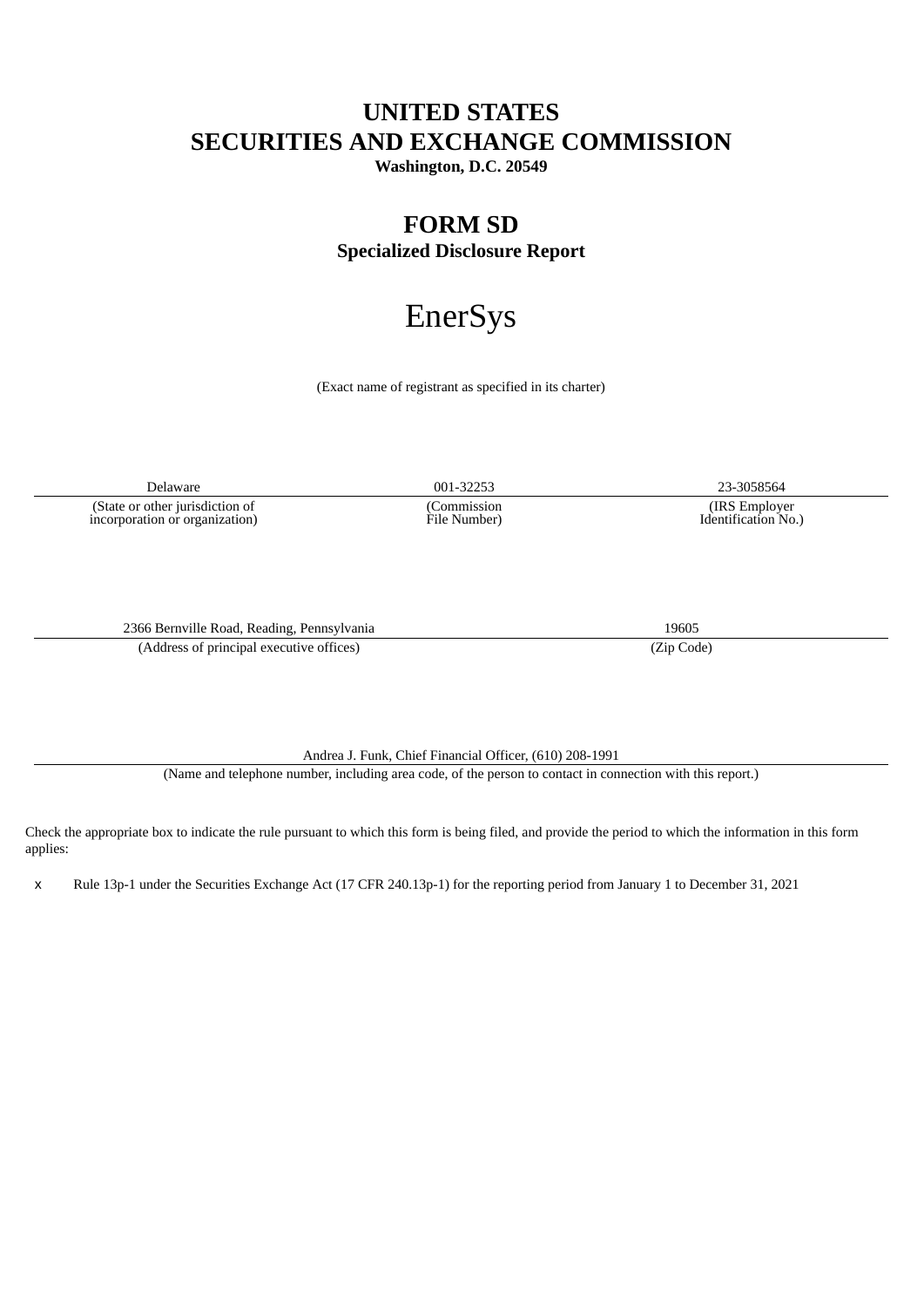# **Item 1.01 Conflict Minerals Disclosure and Report**

# **Conflict Minerals Disclosure**

EnerSys has filed a Conflict Minerals Report as Exhibit 1.01 to this specialized disclosure report, incorporated herein by reference. The Conflict Minerals Report is also available at www.enersys.com under the Investor Relations tab. The website and the information accessible through it are not incorporated into this specialized disclosure report.

#### **Item 1.02 Exhibit**

See Exhibit 1.01 to this specialized disclosure report, incorporated herein by reference.

# **Item 2.01 Exhibits**

Exhibit 1.01 - Conflict Minerals Report.

## **SIGNATURES**

Pursuant to the requirements of the Securities Exchange Act of 1934, the registrant has duly caused this report to be signed on its behalf by the duly authorized undersigned.

ENERSYS (Registrant)

By: Andrea J. Funk May 31, 2022 Name: Andrea J. Funk (Date) (2016) Title: Chief Financial Officer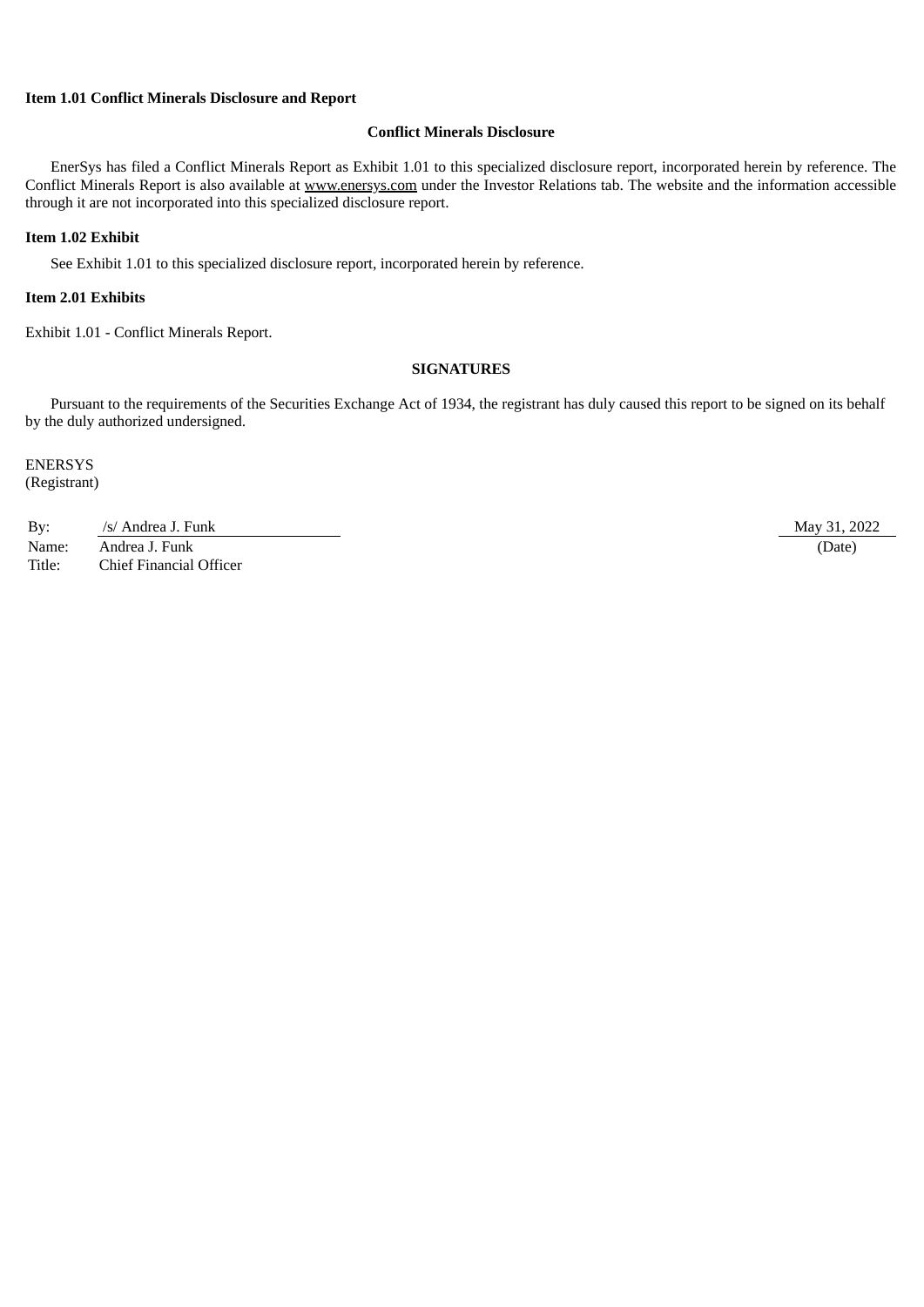# EXHIBIT INDEX

Exhibit Number Description

1.01 Conflict Minerals Report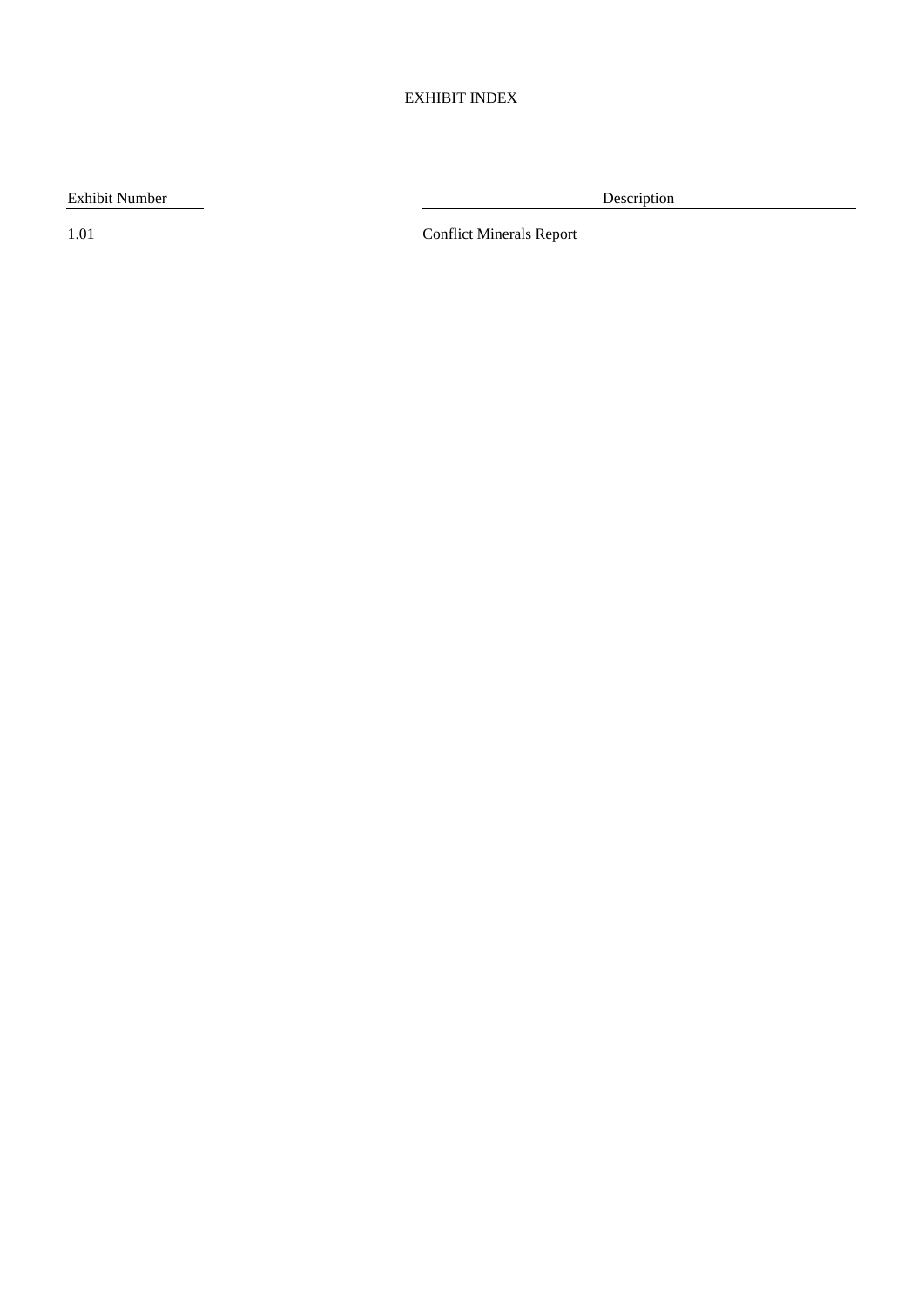#### **CONFLICT MINERALS REPORT for the Calendar Year Ended December 31, 2021**

Date: May 31, 2022

#### *Introduction*

EnerSys (the "**Company**," "**we**," or "**us**") is, the global leader in stored energy solutions for industrial applications, manufactures and distributes energy systems solutions and motive power batteries, specialty batteries, battery chargers, power equipment, battery accessories and outdoor equipment enclosure solutions to customers worldwide. Energy Systems, which combine enclosures, power conversion, power distribution and energy storage, are used in the telecommunication, broadband and utility industries, uninterruptible power supplies, and numerous applications requiring stored energy solutions. Motive power batteries and chargers are utilized in electric forklift trucks and other industrial electric powered vehicles. Specialty batteries are used in aerospace and defense applications, large over-the-road trucks, premium automotive, medical and security systems applications. EnerSys also provides aftermarket and customer support services to its customers in over 100 countries through its sales and manufacturing locations around the world. EnerSys is the market leader for premium Thin Plate Pure Lead batteries which are sold across all three lines of business. Our business is highly decentralized with manufacturing locations throughout the world. Much of our manufacturing capacity is located outside the United States. More specifically, we currently have significant manufacturing or distribution facilities outside of the United States, in Argentina, Australia, Belgium, Brazil, Canada, Czechia, France, Germany, Italy, Malaysia, Mexico, the People's Republic of China, Poland, Spain, Switzerland and the United Kingdom.

The Securities and Exchange Commission (the "**SEC**") issued final rules (the "**Conflict Minerals Rules**") to implement Section 1502 of the Dodd-Frank Wall Street Reform and Consumer Protection Act, which requires companies that file reports under the Securities Exchange Act of 1934, as amended (the "**Exchange Act**"), including EnerSys, provide disclosures about conflict minerals that are "necessary to the functionality or production of a product manufactured by the company." "**Conflict Minerals**", for purposes of these Conflict Minerals Rules, are defined by the SEC to be gold, columbite-tantalite (or coltan, as it is also called), cassiterite, and wolframite, including their derivatives, which are limited to, by the SEC's rule, tantalum, tin, and tungsten, that originated in the Democratic Republic of the Congo ("**DRC**") and certain adjoining countries (collectively with the DRC, the "**Covered Countries**").

In accordance with SEC rules, the information in this report includes the activities of all majority-owned subsidiaries and entities that are required to be consolidated under U.S. Generally Accepted Accounting Principles. Furthermore, under the Conflict Minerals Rules, acquisitions are required to be included in the Company's first filing that occurs no more than eight months after the acquisition date. Moreover, any businesses that were divested, sold or otherwise disposed of, during the reporting period were only included in our procedures through the transaction disposition date.

These Conflict Minerals Rules require companies like EnerSys to undertake a three-step process. First, we need to determine if these rules apply by determining if Conflict Minerals are necessary to the functionality or production of products that we manufacture or contract to be manufactured. Second, if the rules apply, we are required to conduct a reasonable country of origin inquiry ("**RCOI**") to determine if the Conflict Minerals in our supply chain during the calendar year originated from the Covered Countries.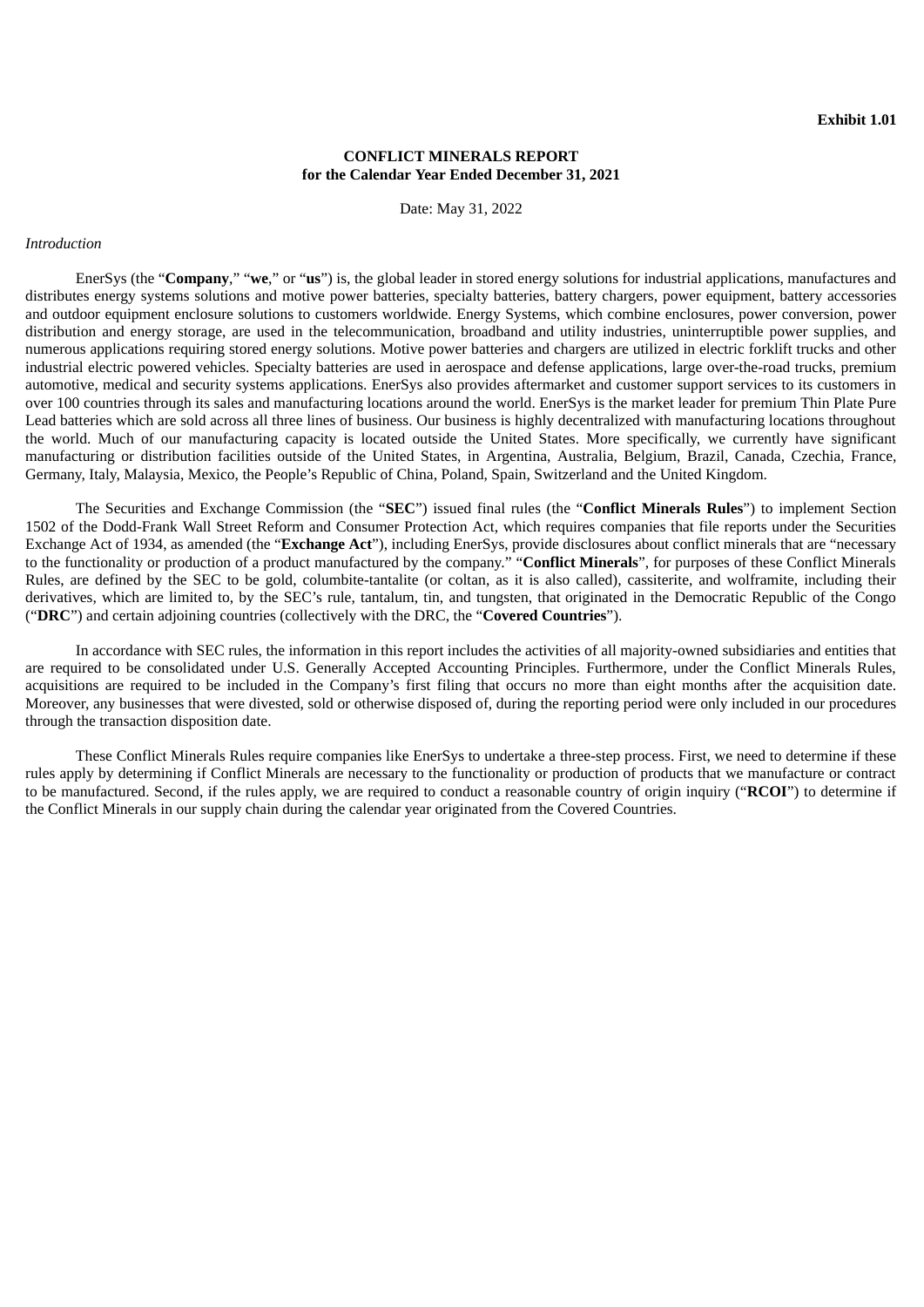Third, if we are unable to draw a conclusion from our RCOI, we are required to exercise due diligence on the Conflict Minerals' source and chain of custody and to prepare a more detailed Conflict Minerals Report.

#### *Determination of Applicability of Conflict Minerals Rules*

We have determined that (a) tin (the "**Battery Conflict Mineral**") is necessary to the functionality or production of our lead-acid batteries and (b) gold, tantalum and tin (the "**Electronics Conflict Minerals**," and together with Battery Conflict Mineral, the "**Subject Minerals**") are generic electronic components, for circuit boards, resistors, capacitors, and transformers, which we use in our battery chargers, power conversion and power distribution products and accordingly are necessary to the functionality or production of such products.

#### *Reasonable Country of Origin Inquiry*

Pursuant to the Conflict Minerals Rules, we conducted a good faith RCOI regarding the Subject Minerals to determine whether the Company had reason to believe that any of the conflict minerals necessary to the functionality or production of its products may have originated in the Covered Countries. The Company relied upon guidance from the Responsible Minerals Initiative ("**RMI**") (formerly, Conflict-Free Sourcing Initiative) and used the RMI's Conflict Minerals Reporting Template ("**CMRT**") as part of our RCOI process. After identifying relevant suppliers, the Company then conducted a supply chain survey, based on the current version of the CMRT. In addition, EnerSys cross-referenced our list of suppliers and smelters with the RMI RCOI data, as well as our review of publicly available information and we have identified the country of origin information of the Subject Minerals contained in our products. We believe that this inquiry was reasonably designed to determine whether any of such minerals originated in the Covered Countries, or were derived from recycled or scrap sources. Based upon the inquiry undertaken, we were unable to conclude that the Subject Minerals did not originate in the Covered Countries or that the Subject Minerals are solely from scrap or recycled sources. Accordingly, as required by the Conflict Minerals Rules, because we were unable to conclude the country of origin of the Subject Minerals, we must exercise due diligence on their source and chain of custody.

# *Due Diligence*

We designed our due diligence measures to conform to the OECD Due Diligence Guidance for Responsible Supply Chains of Minerals from Conflict-Affected and High-Risk Areas, including the related supplements on tantalum, tin, tungsten, and gold (collectively, the "**OECD Framework**"). Consistent with the OECD Framework, we undertook a risk-based approach based upon our position in the supply chain for both the Battery Conflict Mineral and the Electronic Conflict Minerals.

The Company determined that a reasonable risk based approach was to conduct a survey of direct suppliers if the components and materials supplied suggested they were likely to contain Conflict Minerals. We also conducted interviews with suppliers and vendors and, as part of our normal course of business, conducted on-site due diligence. The Company's due diligence processes are based on the data received from direct suppliers and those suppliers seeking similar information within their supply chains. The Company determined that it was not practical to conduct a survey of all suppliers in its supply chain. However, as part of the process, any red flags identified were brought to the immediate attention of our Vice President of Global Procurement for remedial action. All of our suppliers and vendors are required to comply with our Code of Supplier Conduct, which covers Conflict Minerals from the Covered Countries, and our purchasing department reviewed supplier and vendor compliance with the same. Our purchasing department continues to incorporate compliance with the Conflict Minerals Rules into its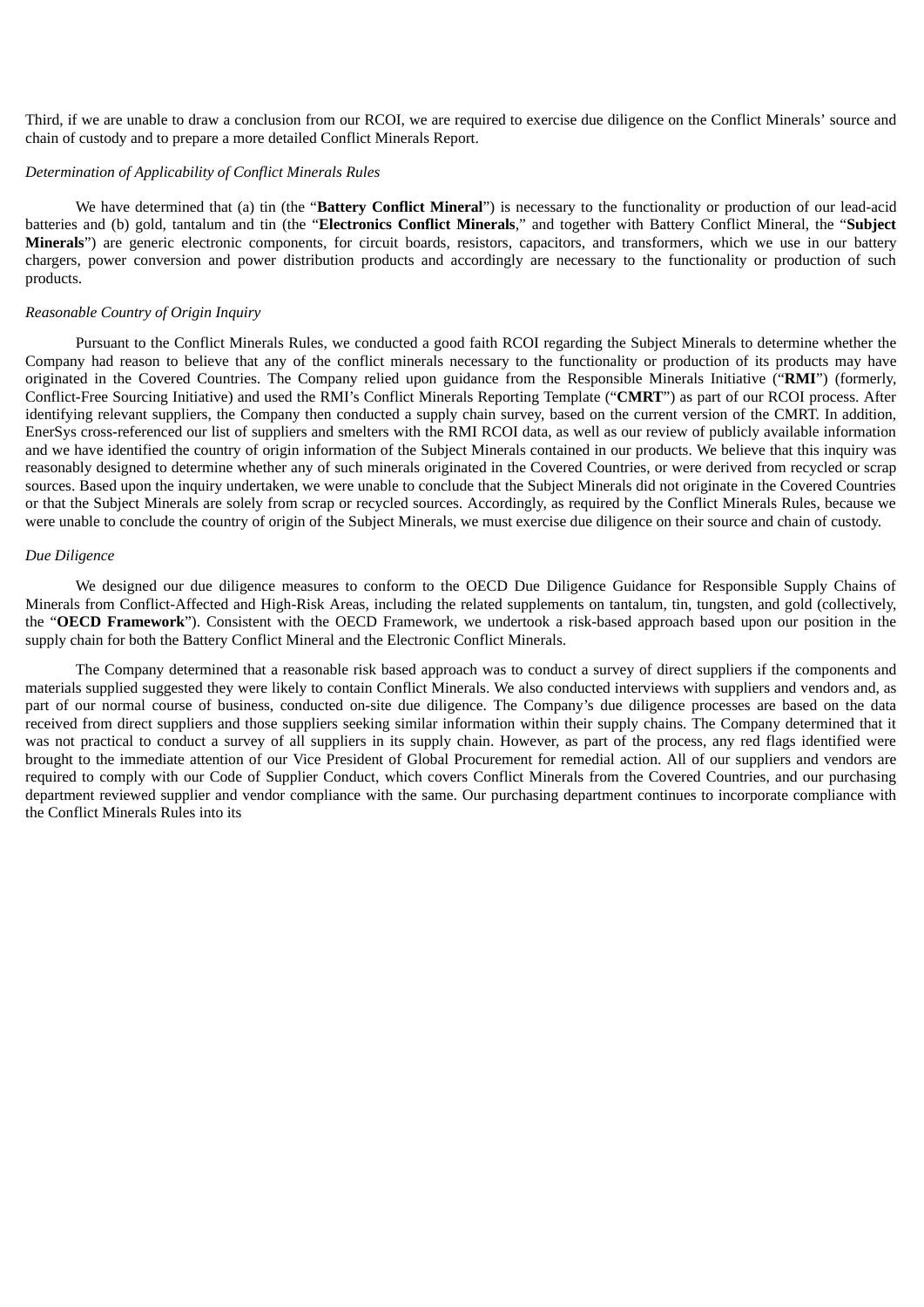purchase orders and supply agreements. We believe that, as a result, we were able to identify and assess risk in our supply chain based on a number of factors, including, but not limited to, annual spend and geographic location.

With respect to our Battery Conflict Mineral, most suppliers indicated that such tin originated from scrap or recycled sources. Additionally, in order to further improve the due diligence of our Battery Conflict Mineral, we intend to continue, among other things:

- to monitor the sourcing of our supply chain;
- to encourage our suppliers to use tin from either scrap or recycled sources; and
- to increase the response rate of suppliers and any identified smelters.

As a result of our due diligence efforts, with respect to the Electronics Conflict Minerals used, many of our electronics component suppliers were unable to assist EnerSys in tracing those relevant component parts to their original manufacturer or processor. Based upon the due diligence we undertook, we note that we did not receive any information that indicated such Electronics Conflict Minerals originated from the Covered Countries. Many of the key electronics distributors have provided statements that they support the initiatives and are seeking all their suppliers to be "conflict-free". In order to further improve the due diligence of our Electronics Conflict Minerals, we are, among other things:

- improving our supplier communication program involving our purchasing department;
- requiring additional training for our suppliers and employees;
- auditing key high risk suppliers, including more on-site visits; and
- endeavoring to increase the response rate of suppliers.

## *Product Description*

The relevant products covered by this report are:

*Lead-Acid Batteries*. Our lead-acid batteries are used as energy storage solutions for:

- energy systems products, which are used for backup power for the continuous operation of critical applications in telecommunications systems, broadband and utility industries, uninterruptible power supplies, and numerous unique applications requiring stored energy solutions;
- motive power products, which are used to provide power for electric industrial forklifts used in manufacturing, warehousing and other material handling applications, as well as mining equipment, diesel locomotive starting and other rail equipment; and
- specialty power products, used in aerospace and defense applications, large over-the-road trucks, premium automotive, medical and security systems applications.

All smelters identified as processing our Battery Conflict Mineral are conformant with the Responsible Minerals Assurance Process (RMAP, formerly the Conflict-Free Smelter Program) assessment protocols.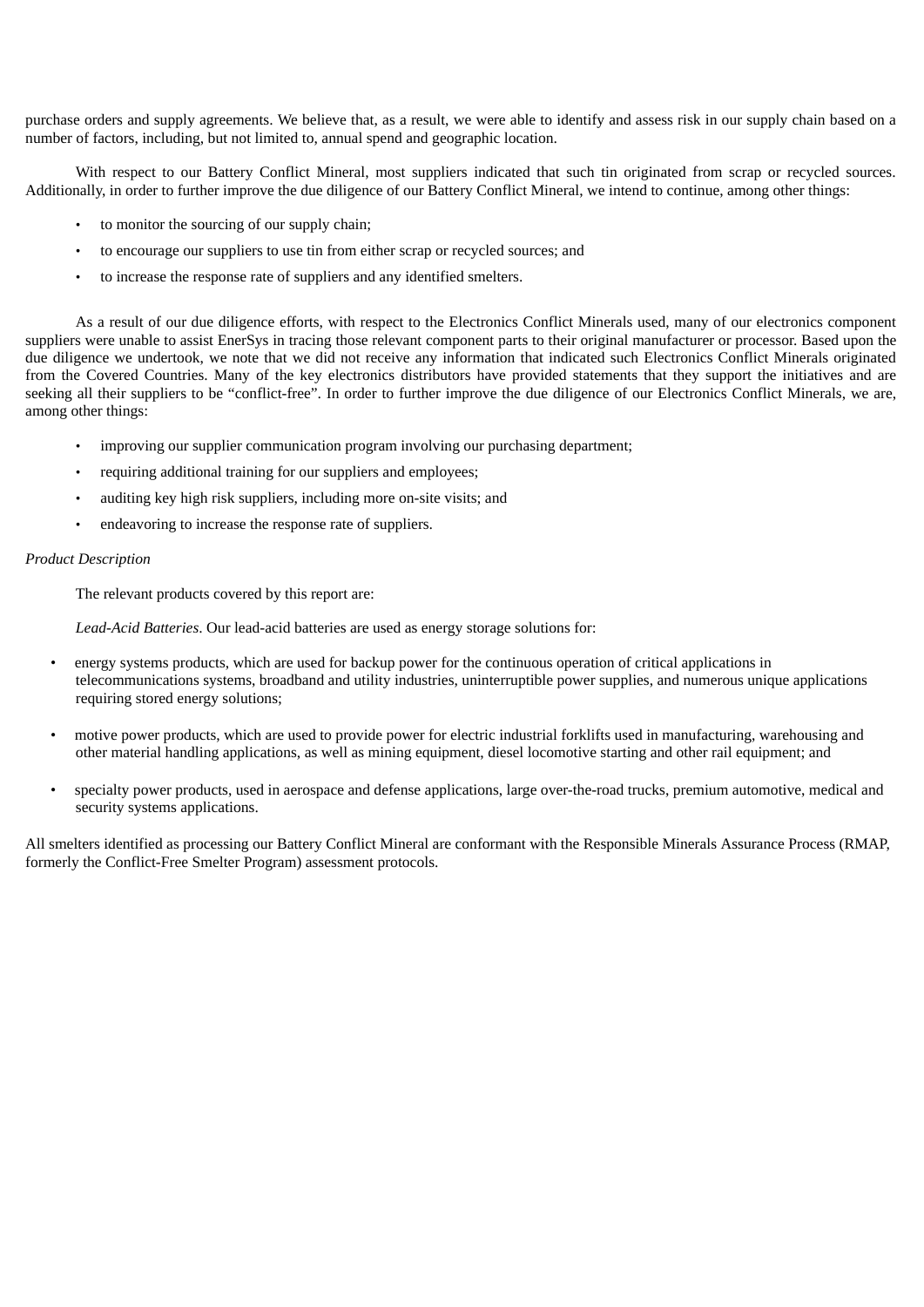*Battery Chargers*. Our battery chargers are used with both energy systems products and motive power products, as each are described above. As a downstream consumer of electronics components and due in large part to the complexity of the electronics supply chain, our suppliers were unable to provide us with information to enable us to identify the source, whether recycled or scrap, of, or facilities that process, the Electronics Conflict Minerals that are present in the electronic circuit boards we use for our battery chargers. Accordingly, we cannot identify the country of origin of such Electronics Conflict Minerals.

*Enclosures.* Our cabinets and enclosures for electronic equipment and batteries are used with energy systems products. As a downstream consumer of electronics components and due in large part to the complexity of the electronics supply chain, our suppliers were unable to provide EnerSys with information to enable us to identify the source, whether recycled or scrap, of, or facilities that process, the Electronics Conflict Minerals that are present in the electronic circuit boards we use for our enclosures. Accordingly, we cannot identify the country of origin of such Electronics Conflict Minerals.

*Power Conversion and Distribution*. Our power conversion and power distribution products are part of our energy system solutions. As a downstream consumer of electronics components and due in large part to the complexity of the electronics supply chain, our suppliers were unable to provide EnerSys with information to enable us to identify the source, whether recycled or scrap, of, or facilities that process, the Electronics Conflict Minerals that are present in the electronic circuit boards we use for our power conversion and power distribution products. Accordingly, we cannot identify the country of origin of such Electronics Conflict Minerals.

# *Determination*

Based on the information obtained during our due diligence through December 31, 2021, we believe that the facilities that may have been used to process the Subject Minerals in our lead-acid batteries and battery chargers, power conversion and power distribution products include the smelters listed in **Annex I**.

Based on these due diligence efforts, we do not have sufficient information to conclusively determine the countries of origin of the Subject Minerals in our products or whether the Subject Minerals in our products are from recycled or scrap sources. However, based on the information obtained during our due diligence, we believe that the countries of origin of the Subject Minerals contained in our products include the countries listed in **Annex II** attached, as well as recycled and scrap sources.

As permitted by the Conflict Minerals Rules and guidance from the SEC, this report has not been, and is not required, to be audited.

We have provided information as of the date of this report. Subsequent events, such as the inability or unwillingness of any suppliers or smelters to comply with our requests or due diligence may affect our future determinations under Rule 13p-1 promulgated under the Exchange Act.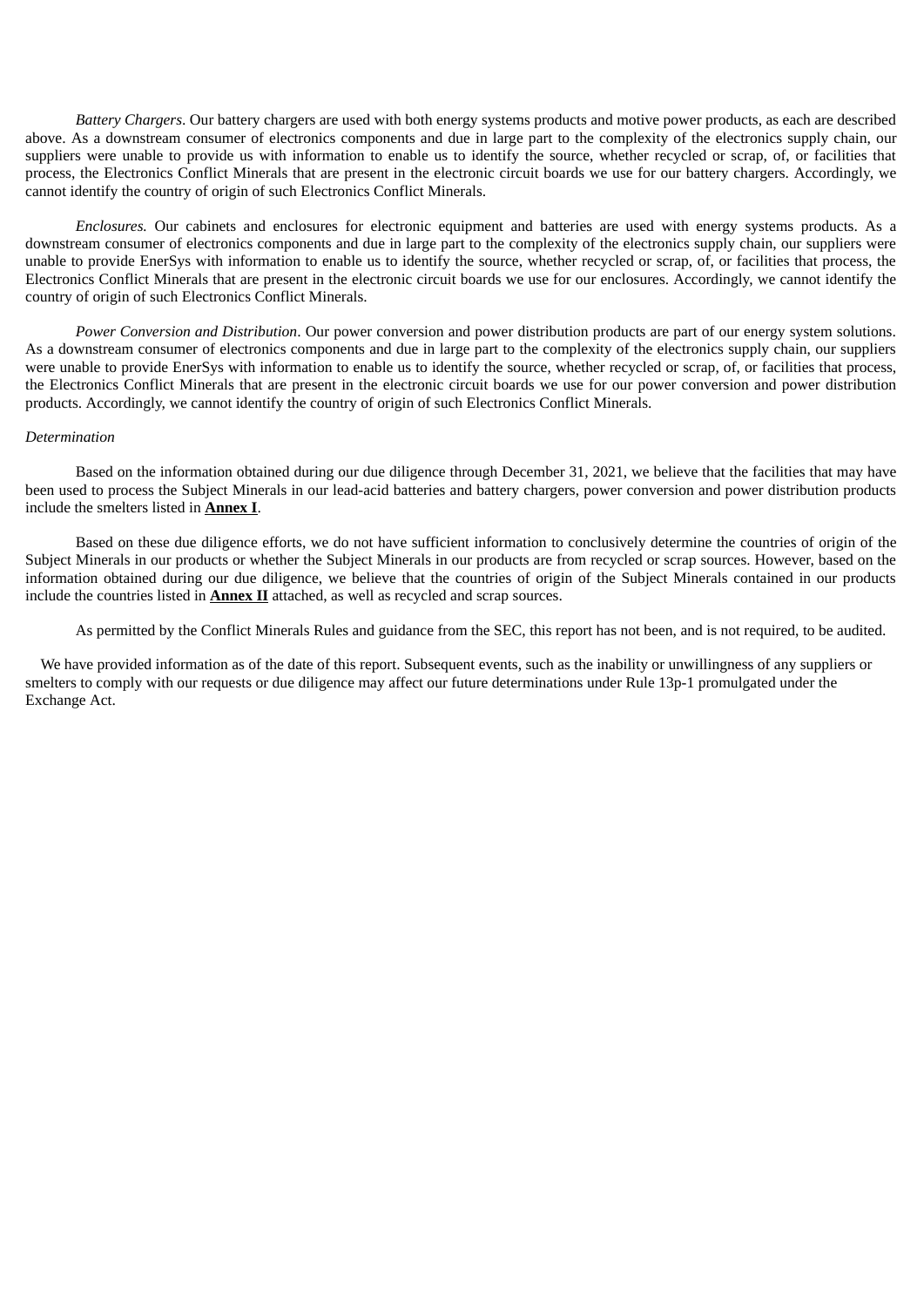# **Annex I**

# Process Facilities as of December 31, 2021

| <b>Subject Metal:</b> | <b>Facility Name of Smelter or Refiner:</b>               | <b>County Location:</b>          |
|-----------------------|-----------------------------------------------------------|----------------------------------|
| Tin                   | PT Menara Cipta Mulia                                     | <b>INDONESIA</b>                 |
| Tin                   | CV Venus Inti Perkasa                                     | <b>INDONESIA</b>                 |
| Tin                   | PT Mitra Stania Prima                                     | <b>INDONESIA</b>                 |
| Tin                   | White Solder Metalurgia e Mineracao Ltda.                 | <b>BRAZIL</b>                    |
| Tin                   | <b>Fenix Metals</b>                                       | <b>POLAND</b>                    |
| Tin                   | <b>Funsur Smelter</b>                                     | <b>PERU</b>                      |
| Tin                   | Metallo Belgium N.V.                                      | <b>BELGIUM</b>                   |
| Tin                   | Thai Solder Industry Corp., Ltd.                          | <b>THAILAND</b>                  |
| Tin                   | PT Artha Cipta Langgeng                                   | <b>INDONESIA</b>                 |
| Tin                   | CV Tiga Sekawan                                           | <b>INDONESIA</b>                 |
| Tin                   | Kundur Smelter                                            | <b>INDONESIA</b>                 |
| Tin                   | INDONESIAN STATE TIN CORPORATION MENTOK<br><b>SMELTER</b> | <b>INDONESIA</b>                 |
| Tin                   | <b>Brand RBT</b>                                          | <b>INDONESIA</b>                 |
| Tin                   | PT ATD Makmur Mandiri Jaya                                | <b>INDONESIA</b>                 |
| Tin                   | PT Prima Timah Utama                                      | <b>INDONESIA</b>                 |
| Tin                   | Mitsubishi Materials Corporation                          | <b>JAPAN</b>                     |
| Tin                   | Malaysia Smelting Corporation (MSC)                       | <b>MALAYSIA</b>                  |
| Tin                   | Mineracao Taboca S.A.                                     | <b>BRAZIL</b>                    |
| Tin                   | Rui Da Hung                                               | TAIWAN, PROVINCE OF CHINA        |
| Tin                   | <b>OMSA</b>                                               | BOLIVIA (PLURINATIONAL STATE OF) |
| Tin                   | Gejiu Non-Ferrous Metal Processing Co., Ltd.              | <b>CHINA</b>                     |
| Tin                   | China Tin (Hechi)                                         | <b>CHINA</b>                     |
| Tin                   | Chengfeng Metals Co Pte Ltd                               | <b>CHINA</b>                     |
| Tin                   | Guangdong Hanhe Non-Ferrous Metal Co., Ltd.               | <b>CHINA</b>                     |
| Tin                   | O.M. Manufacturing Philippines, Inc.                      | <b>PHILIPPINES</b>               |
| Tin                   | O.M. Manufacturing (Thailand) Co., Ltd.                   | THAILAND                         |
| Tin                   | Dowa                                                      | <b>JAPAN</b>                     |
| Tin                   | Metallic Resources, Inc.                                  | UNITED STATES OF AMERICA         |
| Tin                   | Jiangxi Nanshan                                           | <b>CHINA</b>                     |
| Tin                   | Metallo Spain S.L.U.                                      | <b>SPAIN</b>                     |
| Tin                   | Chenzhou Yun Xiang mining limited liability company       | <b>CHINA</b>                     |
| Tin                   | Luna Smelter, Ltd.                                        | RWANDA                           |
| Tin                   | Thai Nguyen Mining and Metallurgy Co., Ltd.               | <b>VIET NAM</b>                  |
| Tin                   | PT Rajawali Rimba Perkasa                                 | <b>INDONESIA</b>                 |
| Tin                   | PT Stanindo Inti Perkasa                                  | <b>INDONESIA</b>                 |
| Tin                   | PT Babel Surya Alam Lestari                               | <b>INDONESIA</b>                 |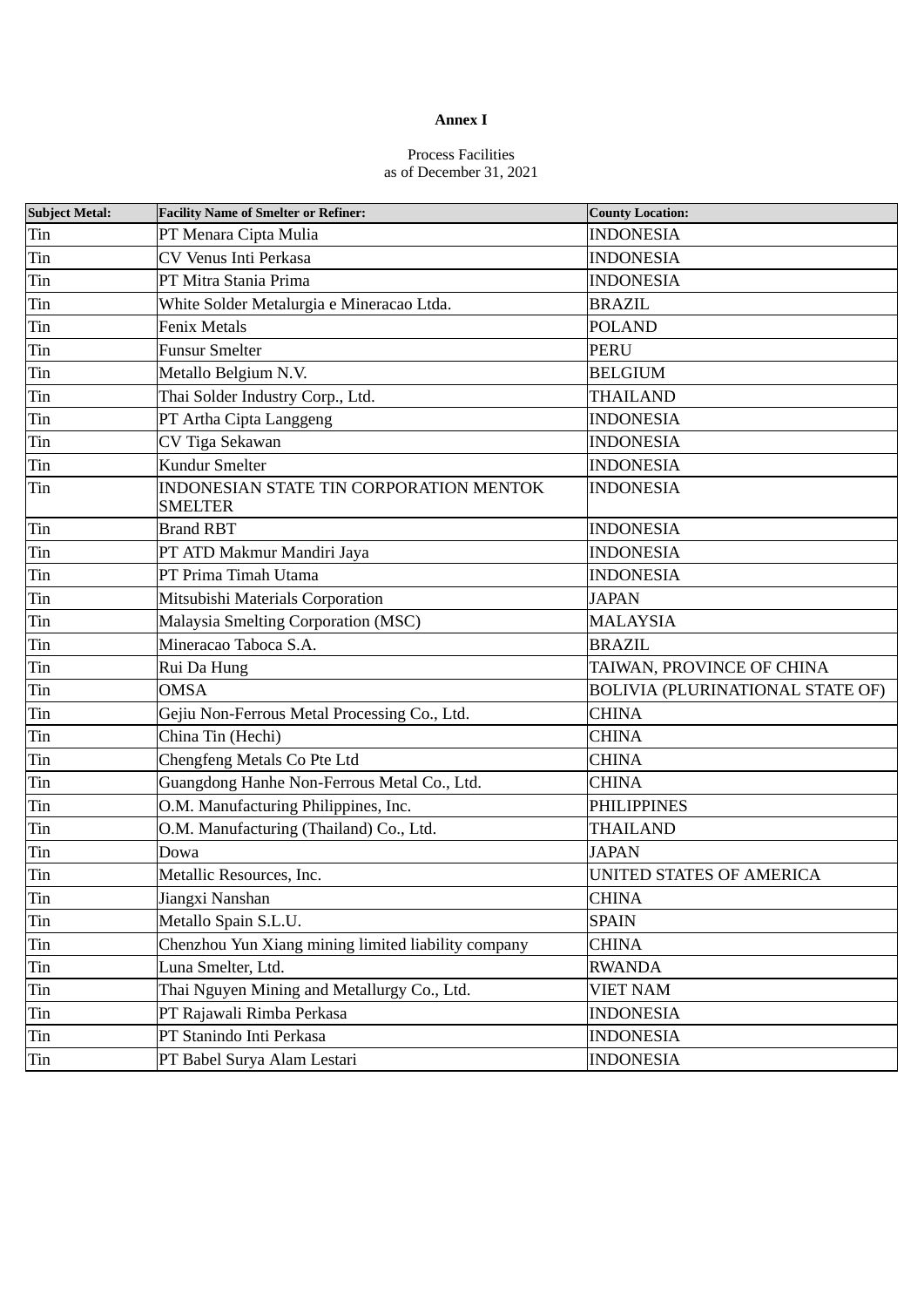| Tin  | PT Tinindo Inter Nusa                                                                           | <b>INDONESIA</b>                 |
|------|-------------------------------------------------------------------------------------------------|----------------------------------|
| Tin  | PT Bangka Serumpun                                                                              | <b>INDONESIA</b>                 |
| Tin  | Ma'anshan Weitai Tin Co., Ltd.                                                                  | <b>CHINA</b>                     |
| Tin  | Alent plc                                                                                       | UNITED STATES OF AMERICA         |
| Tin  | <b>EM Vinto</b>                                                                                 | BOLIVIA (PLURINATIONAL STATE OF) |
| Tin  | China Yunnan Tin Co Ltd.                                                                        | <b>CHINA</b>                     |
| Tin  | Tin Technology & Refining                                                                       | UNITED STATES OF AMERICA         |
| Tin  | <b>CV Nurjanah</b>                                                                              | <b>INDONESIA</b>                 |
| Tin  | Estanho de Rondonia S.A.                                                                        | <b>BRAZIL</b>                    |
| Tin  | Gejiu Zi-Li                                                                                     | <b>CHINA</b>                     |
| Tin  | Gejiu Kai Meng Industry and Trade LLC                                                           | <b>CHINA</b>                     |
| Tin  | Soft Metais Ltda.                                                                               | <b>BRAZIL</b>                    |
| Tin  | Gejiu Yunxin Nonferrous Electrolysis Co., Ltd.                                                  | <b>CHINA</b>                     |
| Tin  | Magnu's Minerais Metais e Ligas Ltda.                                                           | <b>BRAZIL</b>                    |
| Tin  | Melt Metais e Ligas S.A.                                                                        | <b>BRAZIL</b>                    |
| Tin  | CV Ayi Jaya                                                                                     | <b>INDONESIA</b>                 |
| Tin  | Electro-Mechanical Facility of the Cao Bang Minerals &<br><b>Metallurgy Joint Stock Company</b> | <b>VIET NAM</b>                  |
| Tin  | Nghe Tinh Non-Ferrous Metals Joint Stock Company                                                | <b>VIET NAM</b>                  |
| Tin  | Tuyen Quang Non-Ferrous Metals Joint Stock Company                                              | <b>VIET NAM</b>                  |
| Tin  | An Vinh Joint Stock Mineral Processing Company                                                  | <b>VIET NAM</b>                  |
| Tin  | Resind Ind e Com Ltda.                                                                          | <b>BRAZIL</b>                    |
| Tin  | <b>Super Ligas</b>                                                                              | <b>BRAZIL</b>                    |
| Tin  | HuiChang Hill Tin Industry Co., Ltd.                                                            | <b>CHINA</b>                     |
| Tin  | Gejiu Fengming Metallurgy Chemical Plant                                                        | <b>CHINA</b>                     |
| Tin  | Modeltech Sdn Bhd                                                                               | <b>MALAYSIA</b>                  |
| Tin  | PT Lautan Harmonis Sejahtera                                                                    | <b>INDONESIA</b>                 |
| Tin  | Chifeng Dajingzi Tin Industry Co., Ltd.                                                         | <b>CHINA</b>                     |
| Tin  | Pongpipat Company Limited                                                                       | <b>MYANMAR</b>                   |
| Tin  | Dongguan CiEXPO Environmental Engineering Co., Ltd.                                             | <b>CHINA</b>                     |
| Tin  | Yunnan Yunfan Non-ferrous Metals Co., Ltd.                                                      | <b>CHINA</b>                     |
| Tin  | Precious Minerals and Smelting Limited                                                          | <b>INDIA</b>                     |
| Tin  | Gejiu City Fuxiang Industry and Trade Co., Ltd.                                                 | <b>CHINA</b>                     |
| Tin  | PT Mitra Sukses Globalindo                                                                      | <b>INDONESIA</b>                 |
| Tin  | Mining and processing tin-tungsten ore Giang Son - VQB Co.,<br>Ltd.                             | <b>VIET NAM</b>                  |
| Gold | <b>Advanced Chemical Company</b>                                                                | UNITED STATES OF AMERICA         |
| Gold | Aida Chemical Industries Co., Ltd.                                                              | <b>JAPAN</b>                     |
| Gold | Allgemeine Gold-und Silberscheideanstalt A.G.                                                   | <b>GERMANY</b>                   |
| Gold | Almalyk Mining and Metallurgical Complex (AMMC)                                                 | <b>UZBEKISTAN</b>                |
| Gold | AngloGold Ashanti Brazil                                                                        | <b>BRAZIL</b>                    |
| Gold | Argor-Heraeus S.A.                                                                              | SWITZERLAND                      |
| Gold | Amagasaki Factory, Hyogo Prefecture, Japan                                                      | <b>JAPAN</b>                     |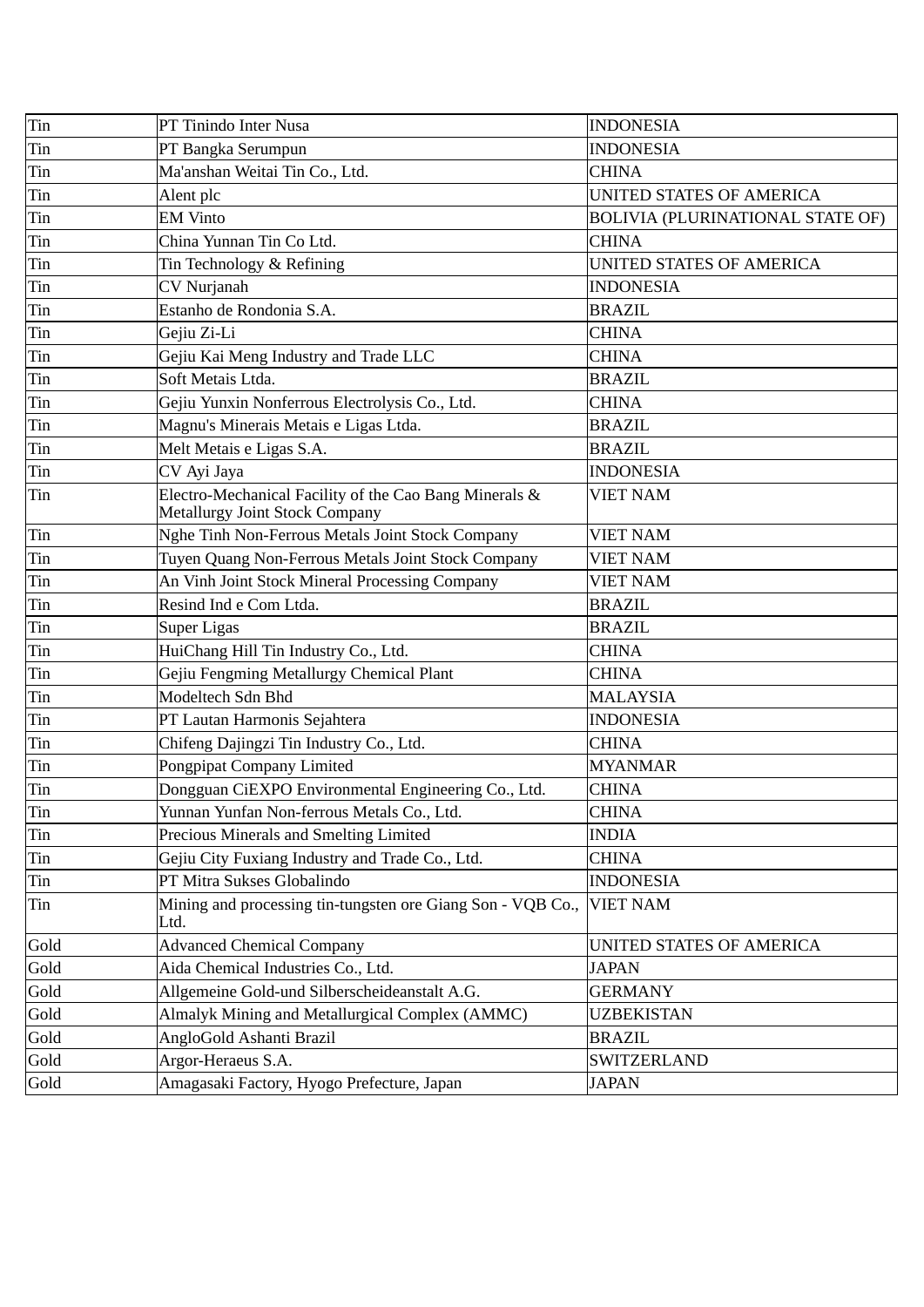| Gold | Asaka Riken Co., Ltd.                                              | <b>JAPAN</b>              |
|------|--------------------------------------------------------------------|---------------------------|
| Gold | <b>ATAkulche</b>                                                   | <b>TURKEY</b>             |
| Gold | <b>Aurubis AG</b>                                                  | <b>GERMANY</b>            |
| Gold | Bangko Sentral ng Pilipinas (Central Bank of the Philippines)      | <b>PHILIPPINES</b>        |
| Gold | <b>Boliden AB</b>                                                  | <b>SWEDEN</b>             |
| Gold | C. Hafner GmbH + Co. KG                                            | <b>GERMANY</b>            |
| Gold | Caridad                                                            | <b>MEXICO</b>             |
| Gold | <b>CCR</b>                                                         | <b>CANADA</b>             |
| Gold | Cendres + M?taux SA                                                | <b>SWITZERLAND</b>        |
| Gold | CHALCO Yunnan Copper Co. Ltd.                                      | <b>CHINA</b>              |
| Gold | Chimet S.p.A.                                                      | <b>ITALY</b>              |
| Gold | Chugai Mining                                                      | <b>JAPAN</b>              |
| Gold | Daye Non-Ferrous Metals Mining Ltd.                                | <b>CHINA</b>              |
| Gold | Do Sung Corporation                                                | KOREA, REPUBLIC OF        |
| Gold | Doduco                                                             | <b>GERMANY</b>            |
| Gold | <b>AKITA Seiren</b>                                                | <b>JAPAN</b>              |
| Gold | Eco-System Recycling Co., Ltd. East Plant                          | <b>JAPAN</b>              |
| Gold | <b>FSE Novosibirsk Refinery</b>                                    | <b>RUSSIAN FEDERATION</b> |
| Gold | Refinery of Seemine Gold Co., Ltd.                                 | <b>CHINA</b>              |
| Gold | Guoda Safina High-Tech Environmental Refinery Co., Ltd.            | <b>CHINA</b>              |
| Gold | Hangzhou Fuchunjiang Smelting Co., Ltd.                            | <b>CHINA</b>              |
| Gold | HeeSung Metal Ltd.                                                 | KOREA, REPUBLIC OF        |
| Gold | Heimerle + Meule GmbH                                              | <b>GERMANY</b>            |
| Gold | Heraeus Ltd. Hong Kong                                             | <b>CHINA</b>              |
| Gold | Heraeus Germany GmbH Co. KG                                        | <b>GERMANY</b>            |
| Gold | Hunan Chenzhou Mining Co., Ltd.                                    | <b>CHINA</b>              |
| Gold | Hunan Guiyang yinxing Nonferrous Smelting Co., Ltd.                | <b>CHINA</b>              |
| Gold | HwaSeong CJ CO., LTD.                                              | KOREA, REPUBLIC OF        |
| Gold | Inner Mongolia Qiankun Gold and Silver Refinery Share Co.,<br>Ltd. | <b>CHINA</b>              |
| Gold | Ishifuku Metal Industry Co., Ltd.                                  | <b>JAPAN</b>              |
| Gold | <b>Istanbul Gold Refinery</b>                                      | <b>TURKEY</b>             |
| Gold | Japan Mint                                                         | <b>JAPAN</b>              |
| Gold | <b>JCC</b>                                                         | <b>CHINA</b>              |
| Gold | Asahi Refining USA Inc.                                            | UNITED STATES OF AMERICA  |
| Gold | Asahi Refining Canada Ltd.                                         | <b>CANADA</b>             |
| Gold | Ekaterinburg                                                       | <b>RUSSIAN FEDERATION</b> |
| Gold | <b>JSC</b> Uralelectromed                                          | <b>RUSSIAN FEDERATION</b> |
| Gold | JX Nippon Mining & Metals Co., Ltd.                                | <b>JAPAN</b>              |
| Gold | Kazakhmys Smelting LLC                                             | <b>KAZAKHSTAN</b>         |
| Gold | Kazzinc                                                            | <b>KAZAKHSTAN</b>         |
| Gold | Kennecott Utah Copper LLC                                          | UNITED STATES OF AMERICA  |
| Gold | Kojima Chemicals Co., Ltd.                                         | <b>JAPAN</b>              |
| Gold | Kyrgyzaltyn JSC                                                    | <b>KYRGYZSTAN</b>         |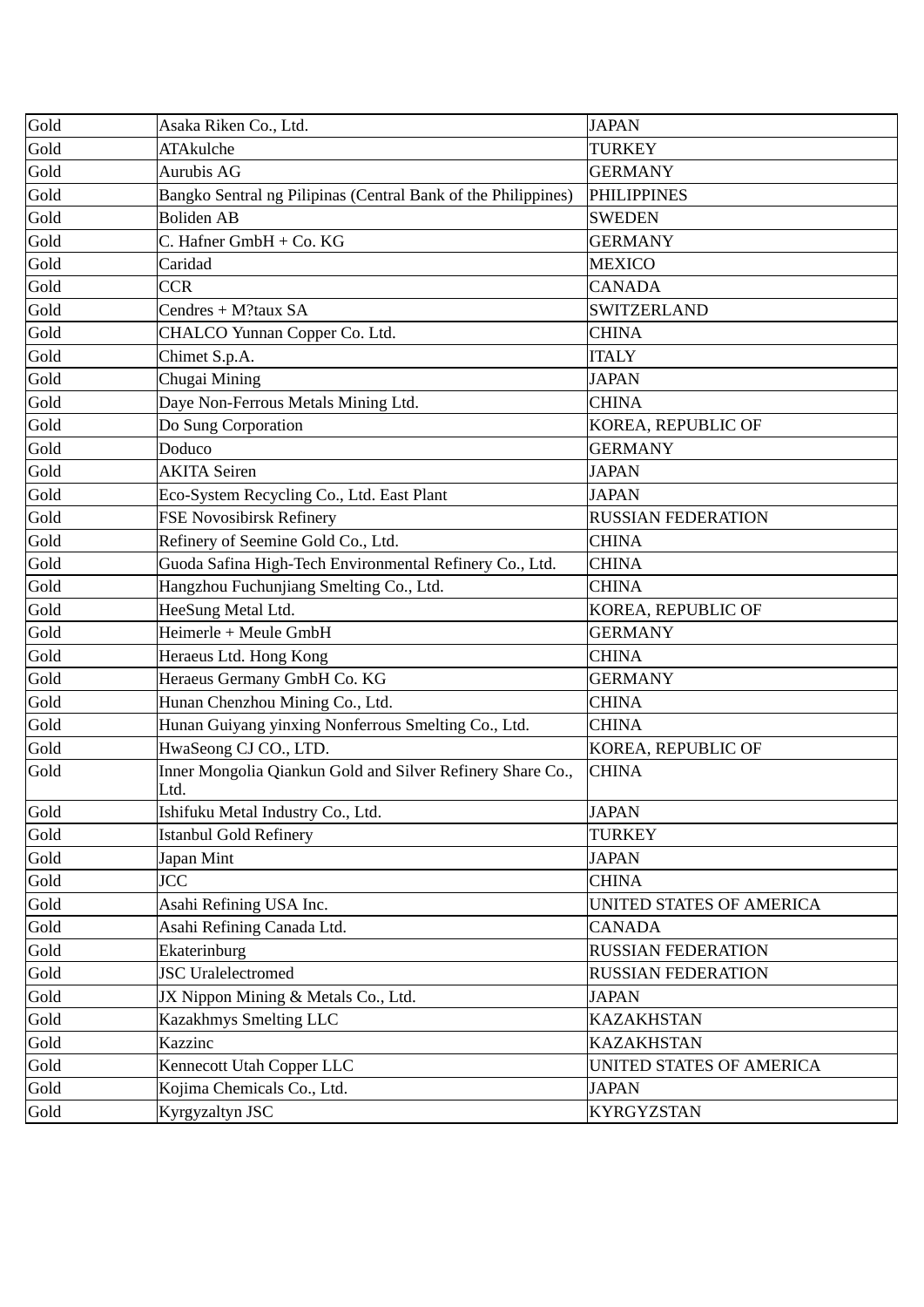| Gold | L'azurde Company For Jewelry                                                    | <b>SAUDI ARABIA</b>       |
|------|---------------------------------------------------------------------------------|---------------------------|
| Gold | LinBao Gold Mining                                                              | <b>CHINA</b>              |
| Gold | Lingbao Jinyuan Tonghui Refinery Co., Ltd.                                      | <b>CHINA</b>              |
| Gold | LS-NIKKO Copper Inc.                                                            | KOREA, REPUBLIC OF        |
| Gold | Luoyang Zijin Yinhui Gold Refinery Co., Ltd.                                    | <b>CHINA</b>              |
| Gold | <b>Materion</b>                                                                 | UNITED STATES OF AMERICA  |
| Gold | Matsuda Sangyo Co., Ltd.                                                        | <b>JAPAN</b>              |
| Gold | Metalor Technologies (Suzhou) Ltd.                                              | <b>CHINA</b>              |
| Gold | Metalor Technologies (Hong Kong) Ltd.                                           | <b>CHINA</b>              |
| Gold | Metalor Technologies (Singapore) Pte., Ltd.                                     | <b>SINGAPORE</b>          |
| Gold | <b>Metalor Switzerland</b>                                                      | <b>SWITZERLAND</b>        |
| Gold | <b>Metalor USA Refining Corporation</b>                                         | UNITED STATES OF AMERICA  |
| Gold | Metal?rgica Met-Mex Pe?oles, S.A. de C.V                                        | <b>MEXICO</b>             |
| Gold | Mitsubishi Materials Corporation                                                | <b>JAPAN</b>              |
| Gold | Mitsui Kinzoku Co., Ltd.                                                        | <b>JAPAN</b>              |
| Gold | Federal State Unitary Enterprise Moscow Special Processing<br>Plant (FSUE MZSS) | <b>RUSSIAN FEDERATION</b> |
| Gold | Nadir Metal Rafineri San. Ve Tic. A.S.                                          | <b>TURKEY</b>             |
| Gold | Navoi Mining and Metallurgical Combinat                                         | UZBEKISTAN                |
| Gold | Nihon Material Co., Ltd.                                                        | <b>JAPAN</b>              |
| Gold | Ohura Precious Metal Industry Co., Ltd.                                         | <b>JAPAN</b>              |
| Gold | OJSC "The Gulidov Krasnoyarsk Non-Ferrous Metals Plant"<br>(OJSC Krastsvetmet)  | <b>RUSSIAN FEDERATION</b> |
| Gold | PAMP S.A.                                                                       | <b>SWITZERLAND</b>        |
| Gold | Penglai Penggang Gold Industry Co., Ltd.                                        | <b>CHINA</b>              |
| Gold | Prioksky Plant of Non-Ferrous Metals                                            | <b>RUSSIAN FEDERATION</b> |
| Gold | PT Aneka Tambang (Persero) Tbk                                                  | <b>INDONESIA</b>          |
| Gold | PX Precinox S.A.                                                                | <b>SWITZERLAND</b>        |
| Gold | Rand Refinery (Pty) Ltd.                                                        | <b>SOUTH AFRICA</b>       |
| Gold | Royal Canadian Mint                                                             | <b>CANADA</b>             |
| Gold | Sabin Metal Corp.                                                               | UNITED STATES OF AMERICA  |
| Gold | Samdok Metal                                                                    | KOREA, REPUBLIC OF        |
| Gold | Samwon Metals Corp.                                                             | KOREA, REPUBLIC OF        |
| Gold | SEMPSA Joyeria Plateria S.A.                                                    | <b>SPAIN</b>              |
| Gold | Shandong Tarzan Bio-Gold Industry Co., Ltd.                                     | CHINA                     |
| Gold | Shandong Zhaojin Gold & Silver Refinery Co., Ltd.                               | <b>CHINA</b>              |
| Gold | Sichuan Tianze Precious Metals Co., Ltd.                                        | <b>CHINA</b>              |
| Gold | Shyolkovsky                                                                     | <b>RUSSIAN FEDERATION</b> |
| Gold | Solar Applied Materials Technology Corp.                                        | TAIWAN, PROVINCE OF CHINA |
| Gold | MEM(Sumitomo Group)                                                             | <b>JAPAN</b>              |
| Gold | Shonan Plant Tanaka Kikinzoku                                                   | <b>JAPAN</b>              |
| Gold | Great Wall Precious Metals Co,. LTD.                                            | <b>CHINA</b>              |
| Gold | China's Shandong Gold Mining Co., Ltd                                           | <b>CHINA</b>              |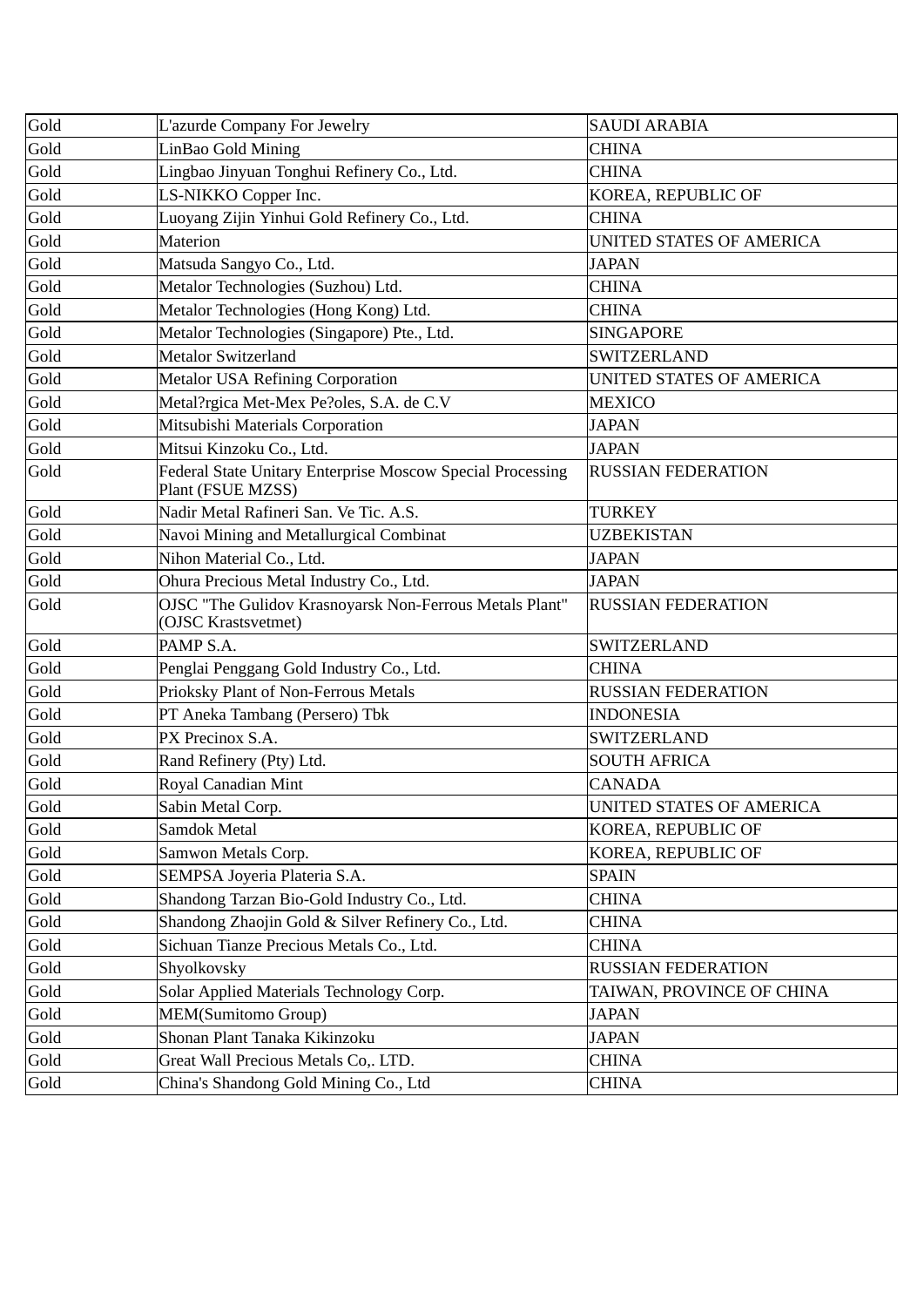| Gold | Tokuriki Honten Co., Ltd.                                           | <b>JAPAN</b>                |
|------|---------------------------------------------------------------------|-----------------------------|
| Gold | Anhui Tongling Nonferrous Metal Mining Co., Ltd.                    | <b>CHINA</b>                |
| Gold | Torecom                                                             | KOREA, REPUBLIC OF          |
| Gold | Metallurgie Hoboken Overpelt                                        | <b>BELGIUM</b>              |
| Gold | United Precious Metal Refining, Inc.                                | UNITED STATES OF AMERICA    |
| Gold | Valcambi S.A.                                                       | <b>SWITZERLAND</b>          |
| Gold | <b>AGR (Perth Mint Australia)</b>                                   | <b>AUSTRALIA</b>            |
| Gold | Yamakin Co., Ltd.                                                   | <b>JAPAN</b>                |
| Gold | Yokohama Metal Co., Ltd.                                            | <b>JAPAN</b>                |
| Gold | China Henan Zhongyuan Gold Smelter                                  | <b>CHINA</b>                |
| Gold | Fujian Zijin mining stock company gold smelter                      | <b>CHINA</b>                |
| Gold | Morris and Watson                                                   | <b>NEW ZEALAND</b>          |
| Gold | <b>SAFINA A.S.</b>                                                  | <b>CZECHIA</b>              |
| Gold | Guangdong Gaoyao Co                                                 | <b>CHINA</b>                |
| Gold | <b>Umicore Precious Metals Thailand</b>                             | <b>THAILAND</b>             |
| Gold | <b>Geib Refining Corporation</b>                                    | UNITED STATES OF AMERICA    |
| Gold | MMTC-PAMP India Pvt., Ltd.                                          | <b>INDIA</b>                |
| Gold | KGHM Polska Miedz S.A.                                              | <b>POLAND</b>               |
| Gold | Fidelity Printers and Refiners Ltd.                                 | <b>ZIMBABWE</b>             |
| Gold | Singway Technology Co., Ltd.                                        | TAIWAN, PROVINCE OF CHINA   |
| Gold | Shandong Humon Smelting Co., Ltd.                                   | <b>CHINA</b>                |
| Gold | Al Etihad Gold LLC                                                  | UNITED ARAB EMIRATES        |
| Gold | <b>Emirates Gold DMCC</b>                                           | <b>UNITED ARAB EMIRATES</b> |
| Gold | <b>International Precious Metal Refiners</b>                        | <b>UNITED ARAB EMIRATES</b> |
| Gold | <b>Kaloti Precious Metals</b>                                       | <b>UNITED ARAB EMIRATES</b> |
| Gold | <b>Sudan Gold Refinery</b>                                          | <b>SUDAN</b>                |
| Gold | T.C.A S.p.A                                                         | <b>ITALY</b>                |
| Gold | Remondis Argentia B.V.                                              | <b>NETHERLANDS</b>          |
| Gold | Fujairah Gold FZC                                                   | <b>UNITED ARAB EMIRATES</b> |
| Gold | <b>Industrial Refining Company</b>                                  | <b>BELGIUM</b>              |
| Gold | Shirpur Gold Refinery Ltd.                                          | <b>INDIA</b>                |
| Gold | Korea Zinc Co., Ltd.                                                | KOREA, REPUBLIC OF          |
| Gold | <b>Marsam Metals</b>                                                | <b>BRAZIL</b>               |
| Gold | TOO Tau-Ken-Altyn                                                   | <b>KAZAKHSTAN</b>           |
| Gold | Abington Reldan Metals, LLC                                         | UNITED STATES OF AMERICA    |
| Gold | <b>SAAMP</b>                                                        | <b>FRANCE</b>               |
| Gold | L'Orfebre S.A.                                                      | <b>ANDORRA</b>              |
| Gold | 8853 S.p.A.                                                         | <b>ITALY</b>                |
| Gold | Italpreziosi                                                        | <b>ITALY</b>                |
| Gold | <b>SAXONIA Edelmetalle GmbH</b>                                     | <b>GERMANY</b>              |
| Gold | WIELAND Edelmetalle GmbH                                            | <b>GERMANY</b>              |
| Gold | Ogussa Osterreichische Gold- und Silber-Scheideanstalt GmbH AUSTRIA |                             |
| Gold | <b>AU Traders and Refiners</b>                                      | <b>SOUTH AFRICA</b>         |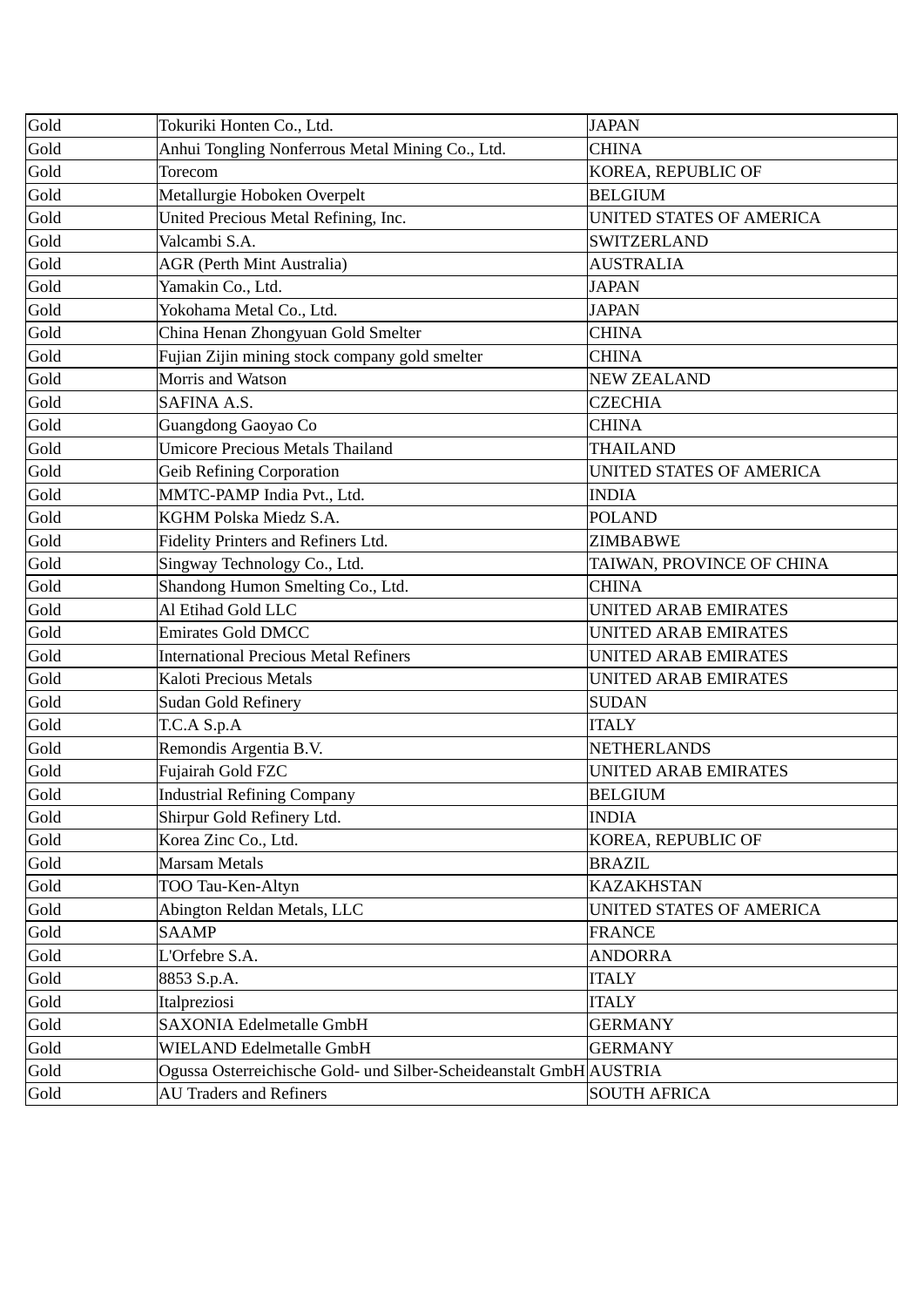| Gold     | GCC Gujrat Gold Centre Pvt. Ltd.                                        | <b>INDIA</b>                    |
|----------|-------------------------------------------------------------------------|---------------------------------|
| Gold     | Sai Refinery                                                            | <b>INDIA</b>                    |
| Gold     | Modeltech Sdn Bhd                                                       | <b>MALAYSIA</b>                 |
| Gold     | <b>BALORE REFINERSGA</b>                                                | <b>INDIA</b>                    |
| Gold     | Kyshtym Copper-Electrolytic Plant ZAO                                   | <b>RUSSIAN FEDERATION</b>       |
| Gold     | <b>DEGUSSA</b>                                                          | <b>GERMANY</b>                  |
| Gold     | Pease & Curren                                                          | UNITED STATES OF AMERICA        |
| Gold     | <b>JALAN &amp; Company</b>                                              | <b>INDIA</b>                    |
| Gold     | SungEel HiMetal Co., Ltd.                                               | KOREA, REPUBLIC OF              |
| Gold     | Planta Recuperadora de Metales SpA                                      | <b>CHILE</b>                    |
| Gold     | Safimet S.p.A                                                           | <b>ITALY</b>                    |
| Gold     | State Research Institute Center for Physical Sciences and<br>Technology | <b>LITHUANIA</b>                |
| Gold     | <b>African Gold Refinery</b>                                            | <b>UGANDA</b>                   |
| Gold     | <b>Gold Coast Refinery</b>                                              | <b>GHANA</b>                    |
| Gold     | <b>NH Recytech Company</b>                                              | KOREA, REPUBLIC OF              |
| Gold     | DS PRETECH Co., Ltd.                                                    | KOREA, REPUBLIC OF              |
| Gold     | QG Refining, LLC                                                        | <b>UNITED STATES OF AMERICA</b> |
| Gold     | Dijllah Gold Refinery FZC                                               | <b>UNITED ARAB EMIRATES</b>     |
| Gold     | <b>CGR Metalloys Pvt Ltd.</b>                                           | <b>INDIA</b>                    |
| Gold     | Sovereign Metals                                                        | <b>INDIA</b>                    |
| Gold     | <b>C.I Metales Procesados Industriales SAS</b>                          | <b>COLOMBIA</b>                 |
| Gold     | Eco-System Recycling Co., Ltd. North Plant                              | <b>JAPAN</b>                    |
| Gold     | Eco-System Recycling Co., Ltd. West Plant                               | <b>JAPAN</b>                    |
| Gold     | <b>Augmont Enterprises Private Limited</b>                              | <b>INDIA</b>                    |
| Gold     | Kundan Care Products Ltd.                                               | <b>INDIA</b>                    |
| Gold     | Shenzhen Zhonghenglong Real Industry Co., Ltd.                          | <b>CHINA</b>                    |
| Tantalum | Asaka Riken Co., Ltd.                                                   | <b>JAPAN</b>                    |
| Tantalum | Changsha South Tantalum Niobium Co., Ltd.                               | <b>CHINA</b>                    |
| Tantalum | D Block Metals, LLC                                                     | UNITED STATES OF AMERICA        |
| Tantalum | Exotech Inc.                                                            | UNITED STATES OF AMERICA        |
| Tantalum | F & X                                                                   | CHINA                           |
| Tantalum | FIR Metals & Resource Ltd.                                              | <b>CHINA</b>                    |
| Tantalum | <b>Global Advanced Metals Aizu</b>                                      | <b>JAPAN</b>                    |
| Tantalum | Global Advanced Metals Boyertown                                        | UNITED STATES OF AMERICA        |
| Tantalum | Guangdong Zhiyuan New Material Co., Ltd.                                | CHINA                           |
| Tantalum | H.C. Starck Co., Ltd.                                                   | <b>THAILAND</b>                 |
| Tantalum | H.C. Starck Hermsdorf GmbH                                              | GERMANY                         |
| Tantalum | H.C. Starck Inc.                                                        | UNITED STATES OF AMERICA        |
| Tantalum | H.C. Starck Ltd.                                                        | <b>JAPAN</b>                    |
| Tantalum | H.C. Starck Smelting GmbH & Co. KG                                      | <b>GERMANY</b>                  |
| Tantalum | H.C. Starck Tantalum and Niobium GmbH                                   | <b>GERMANY</b>                  |
| Tantalum | Hengyang King Xing Lifeng New Materials Co., Ltd.                       | <b>CHINA</b>                    |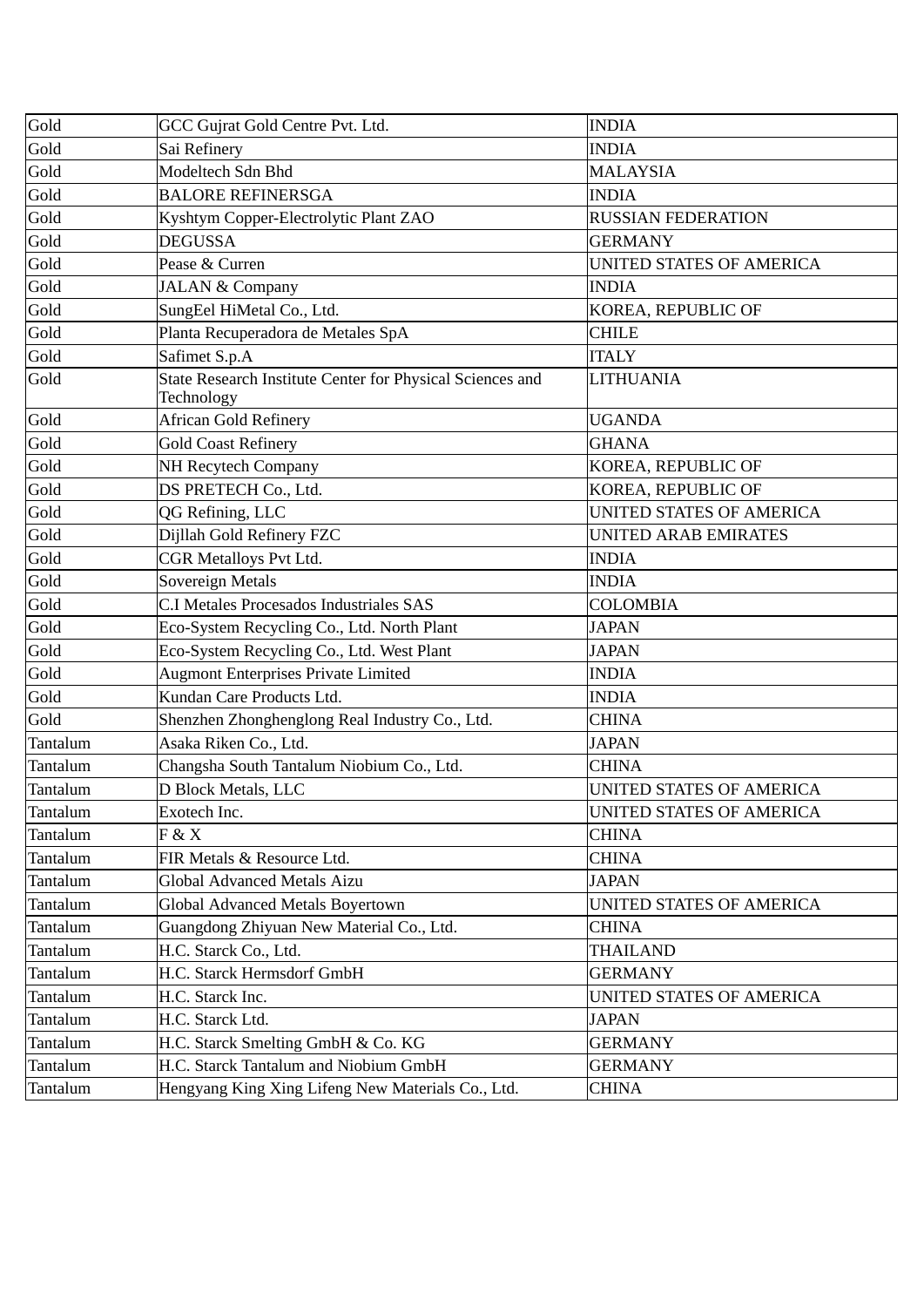| Tantalum | Jiangxi Dinghai Tantalum & Niobium Co., Ltd.                       | <b>CHINA</b>                    |
|----------|--------------------------------------------------------------------|---------------------------------|
| Tantalum | Jiangxi Tuohong New Raw Material                                   | <b>CHINA</b>                    |
| Tantalum | JiuJiang JinXin Nonferrous Metals Co., Ltd.                        | <b>CHINA</b>                    |
| Tantalum | Jiujiang Nonferrous Metals Smelting Company Limited                | <b>CHINA</b>                    |
| Tantalum | Jiujiang Zhongao Tantalum & Niobium Co., Ltd.                      | <b>CHINA</b>                    |
| Tantalum | <b>KEMET Blue Metals</b>                                           | <b>MEXICO</b>                   |
| Tantalum | LSM Brasil S.A.                                                    | <b>BRAZIL</b>                   |
| Tantalum | Metallurgical Products India Pvt. Ltd. (MPIL)                      | <b>INDIA</b>                    |
| Tantalum | Mineracao Taboca S.A.                                              | <b>BRAZIL</b>                   |
| Tantalum | Mitsui Mining & Smelting                                           | <b>JAPAN</b>                    |
| Tantalum | Ningxia Non-Ferrous Metal Smeltery                                 | <b>CHINA</b>                    |
| Tantalum | Molycorp Silmet A.S.                                               | <b>ESTONIA</b>                  |
| Tantalum | Meta Materials                                                     | NORTH MACEDONIA, REPUBLIC OF    |
| Tantalum | QuantumClean                                                       | <b>UNITED STATES OF AMERICA</b> |
| Tantalum | Resind Ind e Com Ltda.                                             | <b>BRAZIL</b>                   |
| Tantalum | Solikamsk                                                          | <b>RUSSIAN FEDERATION</b>       |
| Tantalum | Taki Chemical Co., Ltd.                                            | <b>JAPAN</b>                    |
| Tantalum | <b>Telex Metals</b>                                                | UNITED STATES OF AMERICA        |
| Tantalum | <b>ULBA</b>                                                        | <b>KAZAKHSTAN</b>               |
| Tantalum | XinXing HaoRong Electronic Material Co., Ltd.                      | <b>CHINA</b>                    |
| Tantalum | <b>RFH</b>                                                         | <b>CHINA</b>                    |
| Tungsten | A.L.M.T. Corp.                                                     | <b>JAPAN</b>                    |
| Tungsten | <b>ACL Metais Eireli</b>                                           | <b>BRAZIL</b>                   |
| Tungsten | Asia Tungsten Products Vietnam Ltd.                                | <b>VIET NAM</b>                 |
| Tungsten | Chenzhou Diamond Tungsten Products Co., Ltd.                       | <b>CHINA</b>                    |
| Tungsten | Chongyi Zhangyuan Tungsten Co., Ltd.                               | <b>CHINA</b>                    |
| Tungsten | CNMC (Guangxi) PGMA Co., Ltd.                                      | <b>CHINA</b>                    |
| Tungsten | Fujian Ganmin RareMetal Co., Ltd.                                  | <b>CHINA</b>                    |
| Tungsten | Ganzhou Haichuang Tungsten Co., Ltd.                               | <b>CHINA</b>                    |
| Tungsten | <b>China National Non Ferrous</b>                                  | <b>CHINA</b>                    |
| Tungsten | Ganzhou Jiangwu Ferrotungsten Co., Ltd.                            | <b>CHINA</b>                    |
| Tungsten | Ganzhou Seadragon W & Mo Co., Ltd.                                 | <b>CHINA</b>                    |
| Tungsten | Global Tungsten & Powders Corp.                                    | UNITED STATES OF AMERICA        |
| Tungsten | Chaozhou Xianglu Tungsten Industry Co., Ltd.                       | CHINA                           |
| Tungsten | H.C. Starck Smelting GmbH & Co. KG                                 | GERMANY                         |
| Tungsten | H.C. Starck Tungsten GmbH                                          | GERMANY                         |
| Tungsten | Hunan Chenzhou Mining Co., Ltd.                                    | <b>CHINA</b>                    |
| Tungsten | Human Chun-Chang non-ferrous Smelting & Concentrating<br>Co., Ltd. | <b>CHINA</b>                    |
| Tungsten | Hunan Litian Tungsten Industry Co., Ltd.                           | <b>CHINA</b>                    |
| Tungsten | Hydrometallurg, JSC                                                | <b>RUSSIAN FEDERATION</b>       |
| Tungsten | Japan New Metals Co., Ltd.                                         | JAPAN                           |
| Tungsten | Jiangwu H.C. Starck Tungsten Products Co., Ltd.                    | <b>CHINA</b>                    |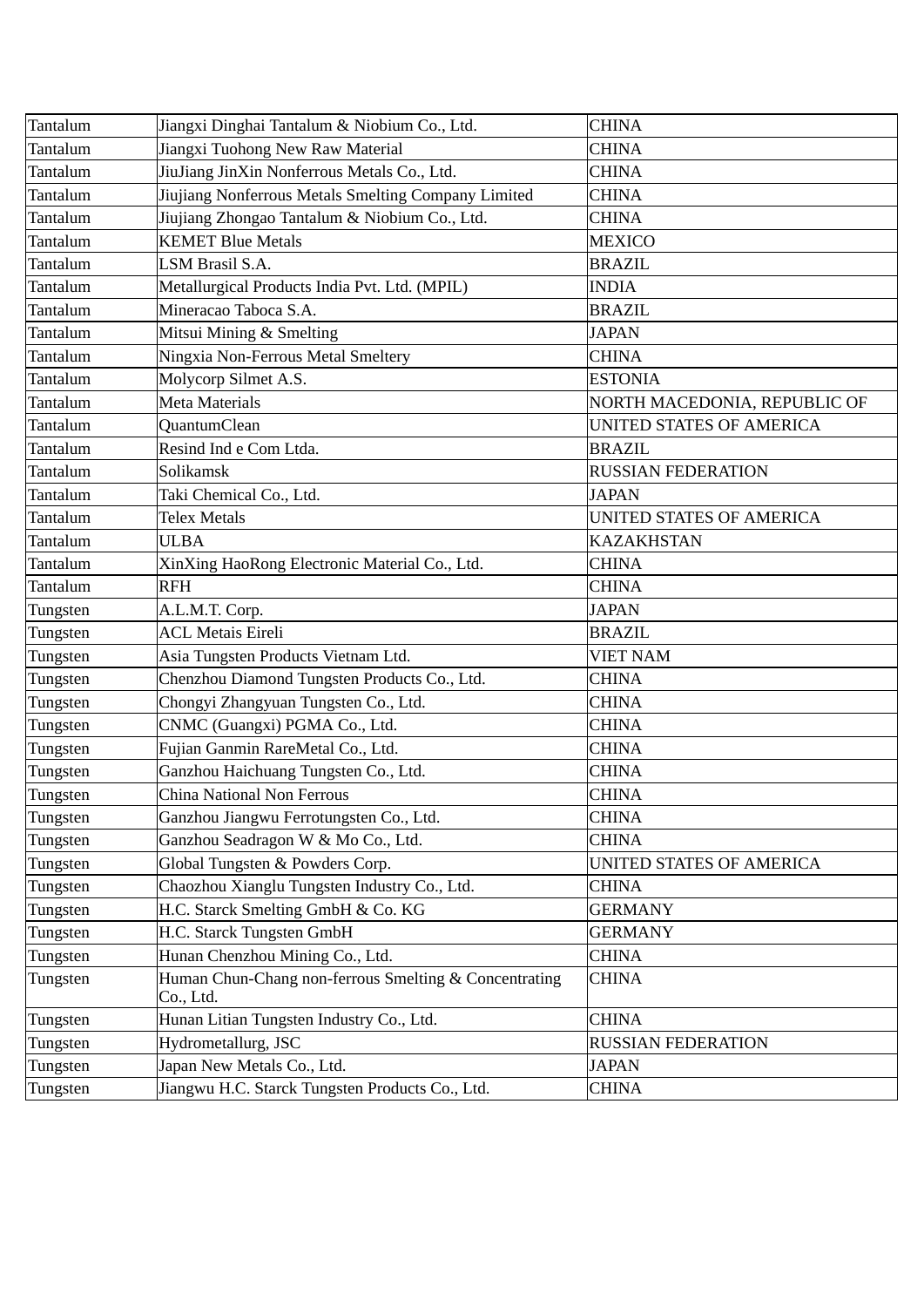| Tungsten | Jiangxi Gan Bei Tungsten Co., Ltd.                               | <b>CHINA</b>                    |
|----------|------------------------------------------------------------------|---------------------------------|
| Tungsten | Jiangxi Minmetals Gao'an Non-ferrous Metals Co., Ltd.            | <b>CHINA</b>                    |
| Tungsten | Jiangxi Tonggu Non-ferrous Metallurgical & Chemical Co.,<br>Ltd. | <b>CHINA</b>                    |
| Tungsten | Jiangxi Xinsheng Tungsten Industry Co., Ltd.                     | <b>CHINA</b>                    |
| Tungsten | Jiangxi Yaosheng Tungsten Co., Ltd.                              | <b>CHINA</b>                    |
| Tungsten | JSC "Kirovgrad Hard Alloys Plant"                                | <b>RUSSIAN FEDERATION</b>       |
| Tungsten | Kennametal Fallon                                                | <b>UNITED STATES OF AMERICA</b> |
| Tungsten | <b>ATI Metalworking Products</b>                                 | UNITED STATES OF AMERICA        |
| Tungsten | KGETS Co., Ltd.                                                  | KOREA, REPUBLIC OF              |
| Tungsten | Lianyou Metals Co., Ltd.                                         | TAIWAN, PROVINCE OF CHINA       |
| Tungsten | Malipo Haiyu Tungsten Co., Ltd.                                  | <b>CHINA</b>                    |
| Tungsten | Masan High-Tech Materials                                        | <b>VIET NAM</b>                 |
| Tungsten | Moliren Ltd.                                                     | <b>RUSSIAN FEDERATION</b>       |
| Tungsten | Niagara Refining LLC                                             | UNITED STATES OF AMERICA        |
| Tungsten | Philippine Chuangxin Industrial Co., Inc.                        | <b>PHILIPPINES</b>              |
| Tungsten | Unecha Refractory metals plant                                   | <b>RUSSIAN FEDERATION</b>       |
| Tungsten | <b>WBH</b>                                                       | <b>AUSTRIA</b>                  |
| Tungsten | Woltech Korea Co., Ltd.                                          | KOREA, REPUBLIC OF              |
| Tungsten | Xiamen H.C.                                                      | <b>CHINA</b>                    |
| Tungsten | Xiamen Tungsten Co., Ltd.                                        | <b>CHINA</b>                    |
| Tungsten | Xinfeng Huarui Tungsten & Molybdenum New Material Co.,<br>Ltd.   | <b>CHINA</b>                    |
| Tin      | PT Bukit Timah                                                   | <b>INDONESIA</b>                |
| Tin      | <b>CV United Smelting</b>                                        | <b>INDONESIA</b>                |
| Tin      | PT Sariwiguna Binasentosa                                        | <b>INDONESIA</b>                |
| Tin      | PT Bangka Tin Industry                                           | <b>INDONESIA</b>                |
| Tin      | PT DS Jaya Abadi                                                 | <b>INDONESIA</b>                |
| Tin      | PT Inti Stania Prima                                             | <b>INDONESIA</b>                |
| Tin      | PT Belitung Industri Sejahtera                                   | <b>INDONESIA</b>                |
| Tin      | PT Babel Inti Perkasa                                            | <b>INDONESIA</b>                |
| Tin      | Novosibirsk Processing Plant Ltd.                                | RUSSIAN FEDERATION              |
| Tin      | PT Timah Nusantara                                               | <b>INDONESIA</b>                |
| Gold     | K.A. Rasmussen                                                   | <b>NORWAY</b>                   |
| Tin      | <b>CRM Synergies</b>                                             | <b>SPAIN</b>                    |
| Gold     | <b>MD</b> Overseas                                               | <b>INDIA</b>                    |
| Gold     | Emerald Jewel Industry India Limited (Unit 1)                    | INDIA                           |
| Gold     | Emerald Jewel Industry India Limited (Unit 2)                    | <b>INDIA</b>                    |
| Gold     | Emerald Jewel Industry India Limited (Unit 3)                    | INDIA                           |
| Gold     | Emerald Jewel Industry India Limited (Unit 4)                    | INDIA                           |
| Gold     | <b>Alexy Metals</b>                                              | UNITED STATES OF AMERICA        |
| Gold     | Sellem Industries Ltd.                                           | <b>MAURITANIA</b>               |
| Gold     | Metallix Refining Inc.                                           | UNITED STATES OF AMERICA        |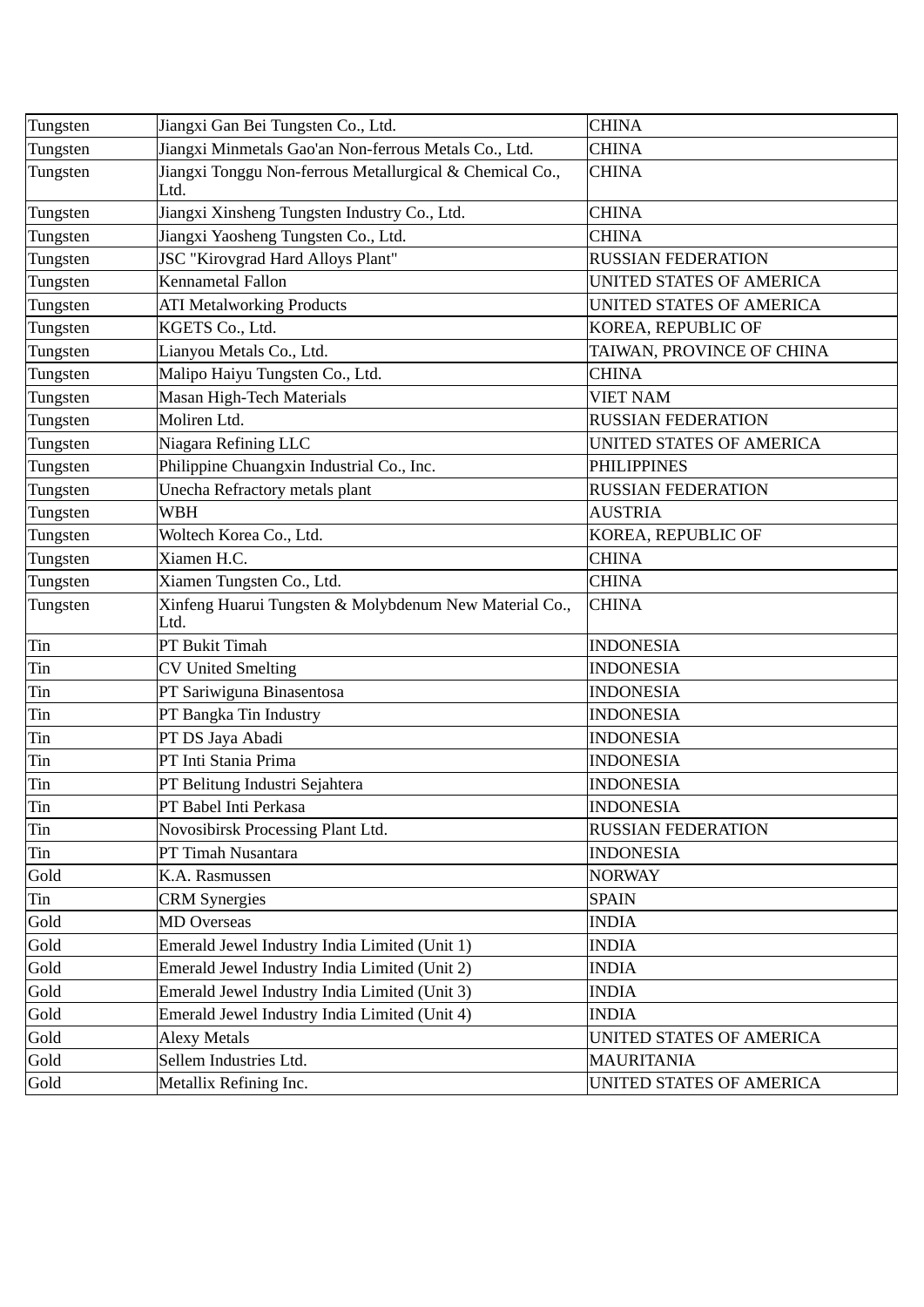| Tin  | CRM Fundicao De Metais E Comercio De Equipamentos<br>Eletronicos Do Brasil Ltda | BRAZIL          |
|------|---------------------------------------------------------------------------------|-----------------|
| Gold | Sancus ZFS (L'Orfebre, SA)                                                      | <b>COLOMBIA</b> |